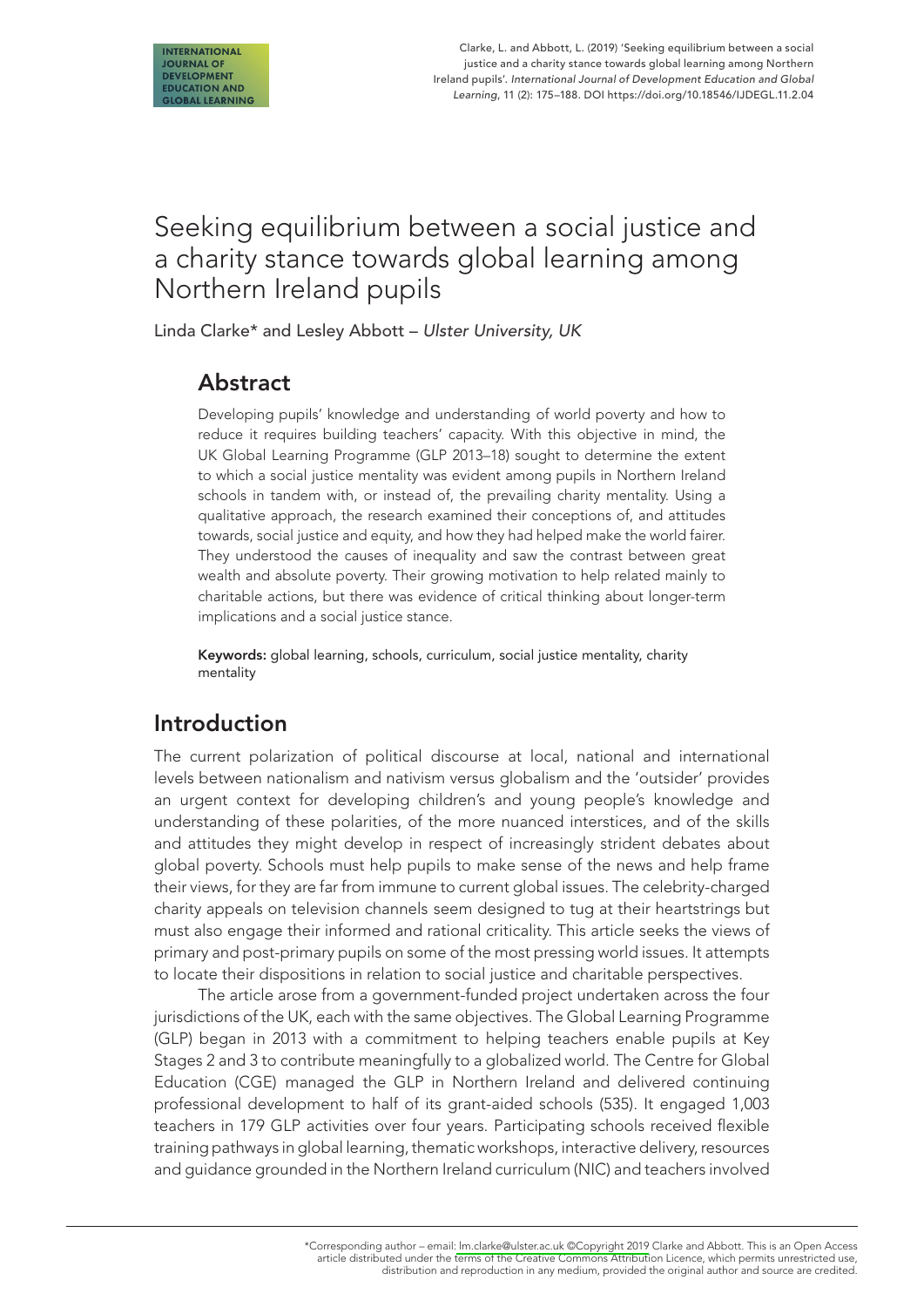received certification. A key aim of the GLP was to enable them to encourage pupils to change from a charity to a social justice mentality while recognizing that this would present both practical and pedagogical challenges (Simpson, 2017; Scoffham, 2018).

## The context

It is important to examine the work of the GLP within wider societal debates about global poverty and the public's understanding of development education, and within the positioning of these understandings in the school curriculum. A definition of global learning appears in the Maastricht Declaration as 'education that opens people's eyes and minds to the realities of the world and awakens them to bring about a world of greater justice, equity and human rights for all' (Europe-wide Global Education Congress, 2002: 2). The contrast between transactional and transformative attitudes to poverty is outlined in Darnton and Kirk's (2011: 6) seminal work, which seeks to find better ways of engaging the UK public in global policy by moving the debate from the former, with a charitable focus on the 'powerful giver' and 'grateful receiver', towards the latter, stressing more complex understandings. Darnton and Kirk (2011) also recognized the role played by a zeitgeist characterized by increasing levels of consumerism and individualism. Crucially, however, they acknowledge the role of charitable non-governmental organizations in the development sector, including major celebrity-endorsed events like Band Aid, in producing this emphasis on charitable giving.

Arguably, pupils are even more likely to be influenced by famous people – what Bryan and Bracken (2011) term the phenomenon of celebrity activists – all of which may have redoubled this impact on young minds. They refer to these individuals as enhancing 'their sense of themselves and the reputation of the country they represent, with insufficient attention to their own participation in relations of domination' (Bryan and Bracken, 2011: 73). Moreover, Lim and Moufahim (2015: 537, 538) suggest that 'the spectacularized suffering of celebrities as they undertake journeys of adventure, fear and deprivation' results in the real questions being trivialized, and the real suffering of 'distant others' almost forgotten. However, Gorard (2011) stressed that teachers in schools have a noted effect on what he calls pupils' typically powerful sense of justice. Similarly, Worden and Smith (2017: 392) refer to the 'pivotal role … [of these] critical actors'.

Like Darnton and Kirk (2011), Simpson (2017: 90) defines a charity mentality as one typified by a focus on 'the global North's responsibility towards the global South … [with] those in the North in a position of power, creating a seemingly kind and benevolent master but a master nonetheless'. A social justice mindset, however, through critical reflection on inequalities near and far, has the potential to remove any perception of power, challenge stereotypes and foster a sense of equality that can bring about positive change.

The challenge of defining a social justice mentality is that it is not a 'fixed' concept but rather, as Bourn (2014) suggests, it is a result of several influences and ultimately depends on an individual's perspective. That perspective very much depends on political views on the causes and manifestations of inequities in the distributions of goods, opportunities and rights at local, national and international scales. Simpson (2017: 91) believes, however, that fostering a social justice mentality 'could be considered a commitment to equality – a developed critical or independent thinking that results in ethical action'.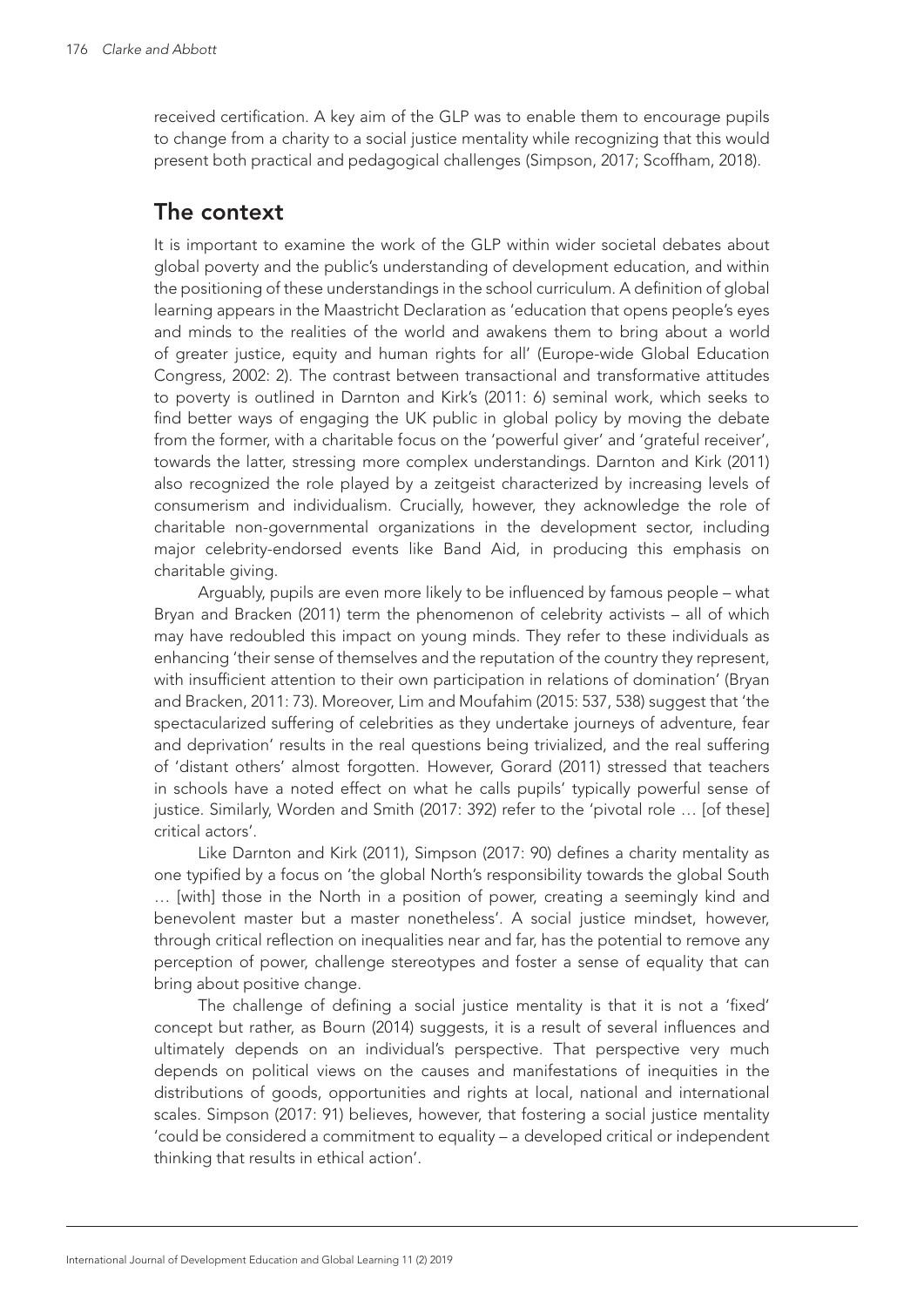Hackman (2005: 103) advocates that social justice could be used as a 'pedagogical lens' for learning, suggesting that it needs more significance within education as a whole. Bryan *et al*. (2009: 31) imply that the importance of the role of social justice has been amplified with modern globalization and the realization that many issues are indeed global ones that 'transcend borders'. If this is the case, the role of educators in encouraging young people to develop a social justice mentality is more significant than ever, as is the need to overcome a charity mentality and see beyond our colonial psyche to engender a truly equal global society.

# Global learning in Northern Ireland

The GLP also brought a new nomenclature to this area of the NIC and bringing global learning into it was a major task (CCEA, 2007a,b), one which met both with some discontinuities but, simultaneously, many synergies. The work of the GLP here lies within the revised Northern Ireland Curriculum's distinctive approaches to both content (less prescriptive than in previous iterations) and pedagogy (with a particular emphasis on criticality and active learning), that is, 'to empower young people to develop their potential and to make informed and responsible decisions throughout their lives' (UKaid, 2010: 9). The GLP showed further consistency with the curriculum in viewing global learning as located in all subjects, in cross-curricular thematic units and whole-school initiatives, and in connected learning provision for the specified crosscurricular theme within the NIC which is framed as (Local and) Global Citizenship. Therefore, it sought to find a place in a curriculum where the terminology of its most relevant component was out of step with that of the programme itself, and where no new revision is forthcoming. Worden and Smith (2017) noted two further key issues, namely, finding space and securing status for local and global citizenship in the already crowded NIC where traditional academic subjects such as history and geography (which each include substantial overlap with the local and global citizenship curriculum, respectively) are given precedence.

Just as the public could be forgiven for being confused at the volte-face that is leading the development sector and which eschews their previous enthusiasm for a charity approach, Northern Ireland's teachers could, similarly, be forgiven for questioning how local and global citizenship within the statutory curriculum had been supplanted by 'global learning'. Bourn (2014) argues that using different terms can result in the focus and purpose of the concept being unclear, an issue continuing to spark debate. Thus, the GLP team had an immediate task: to explain this change and then justify, demonstrate and resource the latest stance on development education, and to do so across the curriculum – not just in geography where teachers already have very considerable expertise and resources, but also within the newly specified active learning pedagogical approaches. Hopkin (2018: 4), in his report for the Geographical Association, makes the distinctive and highly relevant expertise of geographers clear:

Geography has always been the world subject. Both in the school curriculum and as a way of thinking, learning about the world is inextricably bound up with the emergence of the discipline of geography. No other part of the curriculum has such a clear global perspective … Understanding the global is fundamental to learning and achievement in geography, just as learning geography is essential to understanding the global.

Further, it might be argued that geographers' capability means that this single subject is the best, although not the sole, home for global learning and that, in the absence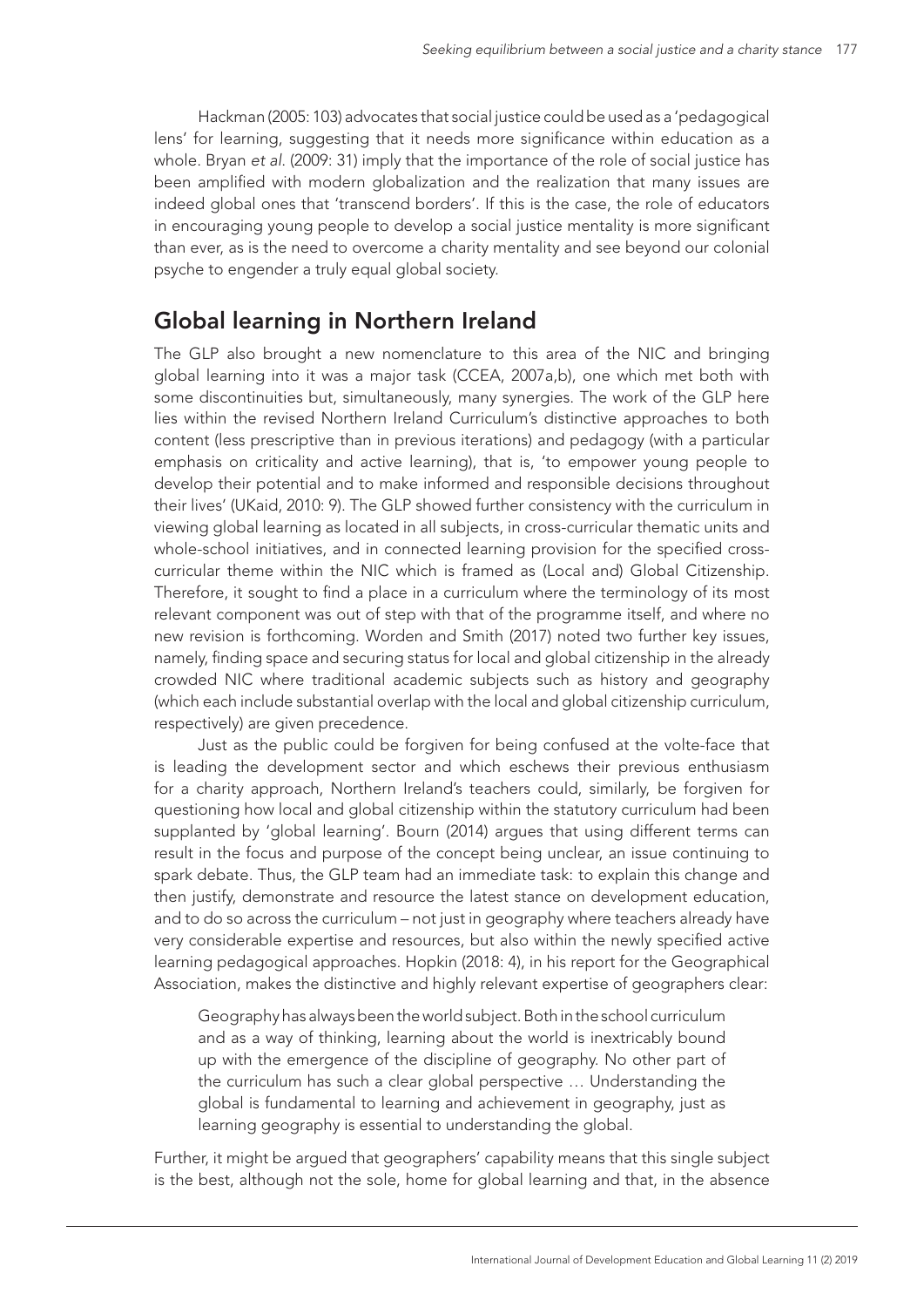of teacher competence beyond geography, there is a risk of diluting the complexities of these matters. Interdisciplinarity works best where it is underpinned by inherently strong disciplinary knowledge. In response, the GLP sought to support teachers right across the curriculum to develop in children and young people an awareness of 'the impact their own actions can have on others', adding that 'a holistic approach to global learning equips [pupils] with the essential knowledge, skills, attitudes and dispositions that will enable them to realize their potential and make a contribution to a fair, sustainable world' (CGE, 2018: 6).

Fortuitously, the GLP found a ready-made fit in the unique learning context across all key stages in Northern Ireland due to the strong pedagogical emphasis by the Council for the Curriculum, Examinations and Assessment (CCEA) on active learning approaches, collaborative learning and building personal skills. This approach is important because it links closely with the GLP notion of pupils becoming genuinely involved. The revised NIC presented a smaller, less detailed content base to teachers, but it did require these approaches, and the smaller amount of specified curricular content provided the time to implement them in classrooms in both the primary and post-primary sectors. There is also some overlap with the key concepts of the global dimension including inter alia global citizenship, conflict resolution, diversity, human rights, social justice and sustainable development (DfES, 2005). As well, Nussbaum (1994, n.p.) believes that: 'We should recognize humanity wherever it occurs, and give its fundamental ingredients, reason and moral capacity, our first allegiance and respect.' Further, the NIC explores the connections between the local and the global, the building of knowledge and understanding, as well as the development of skills and attitudes. These elements, too, and their underpinning Freirean rationale (Freire, 1996) linking education and politics, chime very well with global learning's essential focus on encouraging the development of pupil solidarity with those facing the realities presented by global inequity.

# Challenges for teachers in schools

Such work in schools, however, faces obstacles. Pedagogically, there is 'the complexity of the very concept' (Hunt and King, 2015: 29), how to 'navigate the ambiguities in global learning, acknowledge the role of emotions and circumnavigate the legacy of colonialism' (Scoffham, 2018: 140). Practically, there is a lack of dedicated time for 'substantive engagement' (Bryan and Bracken, 2011: 38), no dedicated funding (CGE, 2018) and, in post-primary schools, a dominant charity, not a human rightsbased, perspective (McCarthy and Gannon, 2016). There are competing demands and priorities within the curriculum, timetable restrictions, limited capacity and difficulties persuading some colleagues to embed global learning in their teaching (CGE, 2018; Ferguson-Patrick *et al*., 2018). Further, there is time-limited training for educators (Simpson, 2017). Therefore, as Ferguson-Patrick *et al*. (2018: 197) note, 'teaching global education, although highly valuable and definitely of great value in the twenty-first century, is not easy to implement in such an educational context.' Of course, ongoing support from trainers would be ideal but not pragmatic. Additionally, assessment of global learning presents unique challenges (IDEA, 2013; Scoffham, 2018) whereby it is difficult to identify progression, and Hunt and King (2015: 28) speak of discerning 'actual, rather than assumed, change'.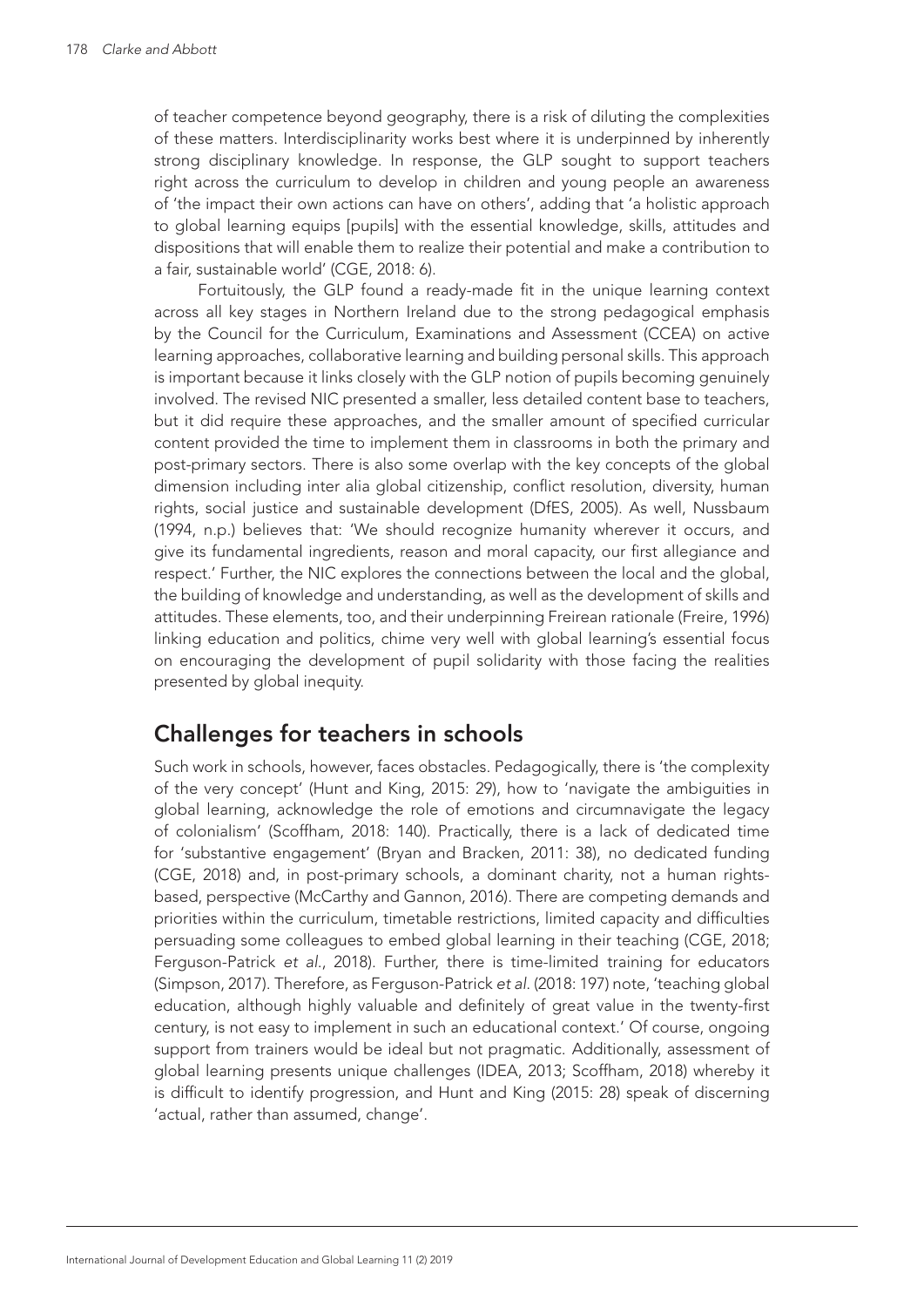# Aim and objectives

The overall aim of the wider study conducted in Northern Ireland was to assess the impact of the GLP training over three years in meeting its target of enhancing global learning practice in half of its primary, post-primary and special schools. The main objectives were, first, to examine through quantitative and qualitative methods (surveys and interviews) the extent to which the programme strengthened teachers' knowledge of global learning and their implementation of it in classrooms; and, second, to identify progression over three years in Key Stages 2 and 3 primary and post-primary pupils' conceptualization and awareness of global learning issues, as well as their skills and dispositions (see Table 1). This article draws on qualitative pupil data gathered in six schools. Specifically, it sought to determine whether a social justice mentality existed alongside the prevailing charity mentality. The wider study benefited from the mixed methods approach (Burke Johnson and Onwuegbuzie, 2004), which, as Denscombe (2008: 272) explains, is 'a means of avoiding biases intrinsic to singlemethod approaches'. Seeking 'different actors' viewpoints' also helped increase validity (Cohen *et al*., 2007: 141).

# Methodology

### Interview schools

The six interview schools were drawn from the first 75 registering with the CGE for the 2014–15 training programme, the single criterion for inclusion being the nominated lead teachers' attendance at the GLP. A convenience sample was selected using the variables of sector and management type with a geographical spread across Northern Ireland's five education sub-regions (local education authorities). There were three primary (P) and three post-primary (PP) schools with, in each phase, a controlled (mainly Protestant) (C), a maintained (almost exclusively Catholic) (M) and an integrated school (educating Catholic and Protestant pupils and those of other religions or none) (I) (NICIE, 1991).

#### Pupil interviews

Small-group interviews were conducted using circle time to which primary children in Key Stage 2 were accustomed (Mosley, 1996; Miller and Moran, 2007), a research tool previously employed by Clarke and Abbott (2016). Although not used in the postprimary phase, it was still familiar to Key Stage 3 pupils (Table 1).

| Table 1: Years and ages for compulsory education (Northern Ireland) at Key |  |
|----------------------------------------------------------------------------|--|
| Stages 2 and 3                                                             |  |

| <b>Key Stage</b>   | Years    | Ages      |  |
|--------------------|----------|-----------|--|
| 2 (primary)        | 5, 6, 7  | $8 - 11$  |  |
| 3 (post-primary)   | 8, 9, 10 | $11 - 14$ |  |
| Source: DfES, 2005 |          |           |  |

Circle time allows each pupil to contribute to all questions, there are no 'put downs', and they need not talk about a topic they find sensitive, thus ensuring their emotional safety (Mellor and Munn, 2000). Children may also be less intimidated talking within a peer group (Lewis, 1992: 416). There was awareness of how long children may take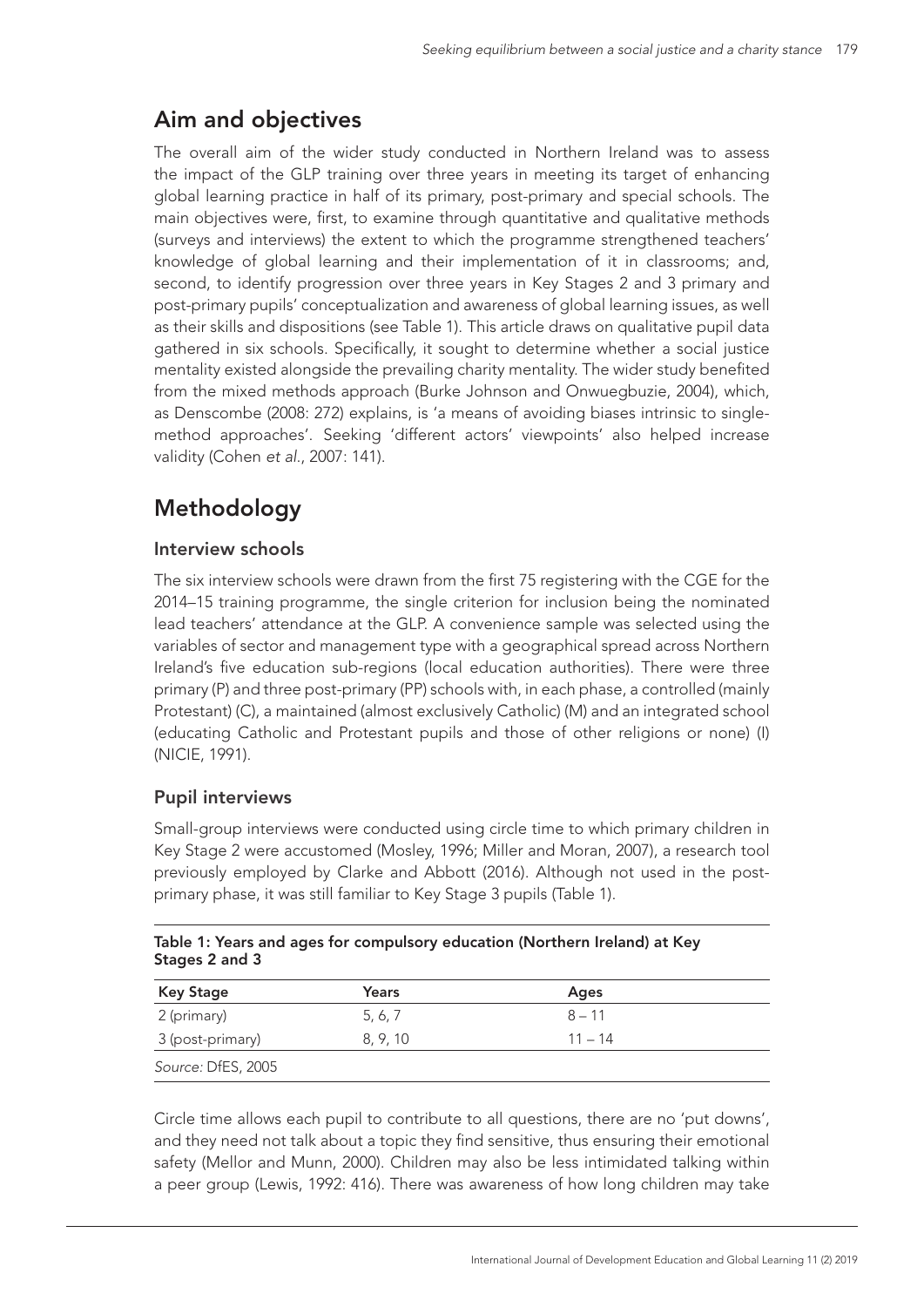to answer (Kellet and Ding, 2004), and leading was avoided to ensure reliability of responses (Lewis, 2002). Group size depended on pupil numbers choosing to participate, although it was to be neither too large nor too small (Lewis, 1992). Each interview lasted approximately 20 minutes.

Thematic analysis from verbatim transcriptions of the audio-recorded group interviews consisted of identifying themes and sub-themes showing consensus or emerging patterns. It included selected extracts from the 40 Primary 7 and 26 Year 10 pupils' responses in Year 3 to give a 'detailed and nuanced account' (Braun and Clarke, 2006: 83) indicating sector and management type. Any overall growth and greater depth of outlook were noted in pupils' understanding of, and attitudes towards, the key issues to see if they had met Oxfam's (2006) examples of progression for Key Stages 2 and 3.

### Pupil profile

Group composition in the six cohorts was inconsistent as different numbers of pupils agreed to participate over the three years, giving a total of 217 present at group interviews during the project, although this figure represented overlap. Concerning school sector in Year 3, 60.61 per cent (40) were primary, and 39.39 per cent (26) postprimary. Over 60 per cent were girls in each year.

To explain the overlap and clarify the 217 figure, 31.64 per cent of pupils said they had taken part in Year 1 interviews (25: 16P, 9PP) when asked in Year 2. In Year 3, 53.73 per cent had done so in Year 2 (36: 26P, 10PP). Hence, responses were not matched to pupils over time, and only overall evidence of progression was reported. The study was not longitudinal in respect of the data as it did not develop as an entity and results must be cautiously interpreted.

#### Ethical issues

Alderson (2005: 102) states that 'many ethical questions arise at each stage of a project, especially in research with fairly powerless groups such as children', but the desirability of obtaining their views is well documented (Fielding and Bragg, 2003) and they are indeed able to speak for themselves (Barker and Weller, 2003). Full ethical approval was obtained from the University's Research Ethics Committee, adhering closely to BERA's (2011) guidelines. As well as school permission, parental consent, pupil assent, assurances of confidentiality, anonymity and privacy, the pupils were asked prior to interview for what Lewis (2002) calls explicit continuation of assent to allow a genuine right to withdraw (see also Nutbrown and Clough, 2009). Rapport was established and topics were re-stated. The findings are reported below.

# Findings

#### Knowledge and understanding of social justice and equity

In an open-ended question, pupils identified what was important for 'a good life'. Year 3 answers closely reflected the previous two years with essential physical needs again prioritized (shelter, food, water, clothing), now also including children's rights and having family, parents and friends – 'Someone they can talk to' (P, C). There was more mature recognition by two Year 3 pupils that an effective government was needed as well as safety and peace, both threatened by war: 'Safe environment … there might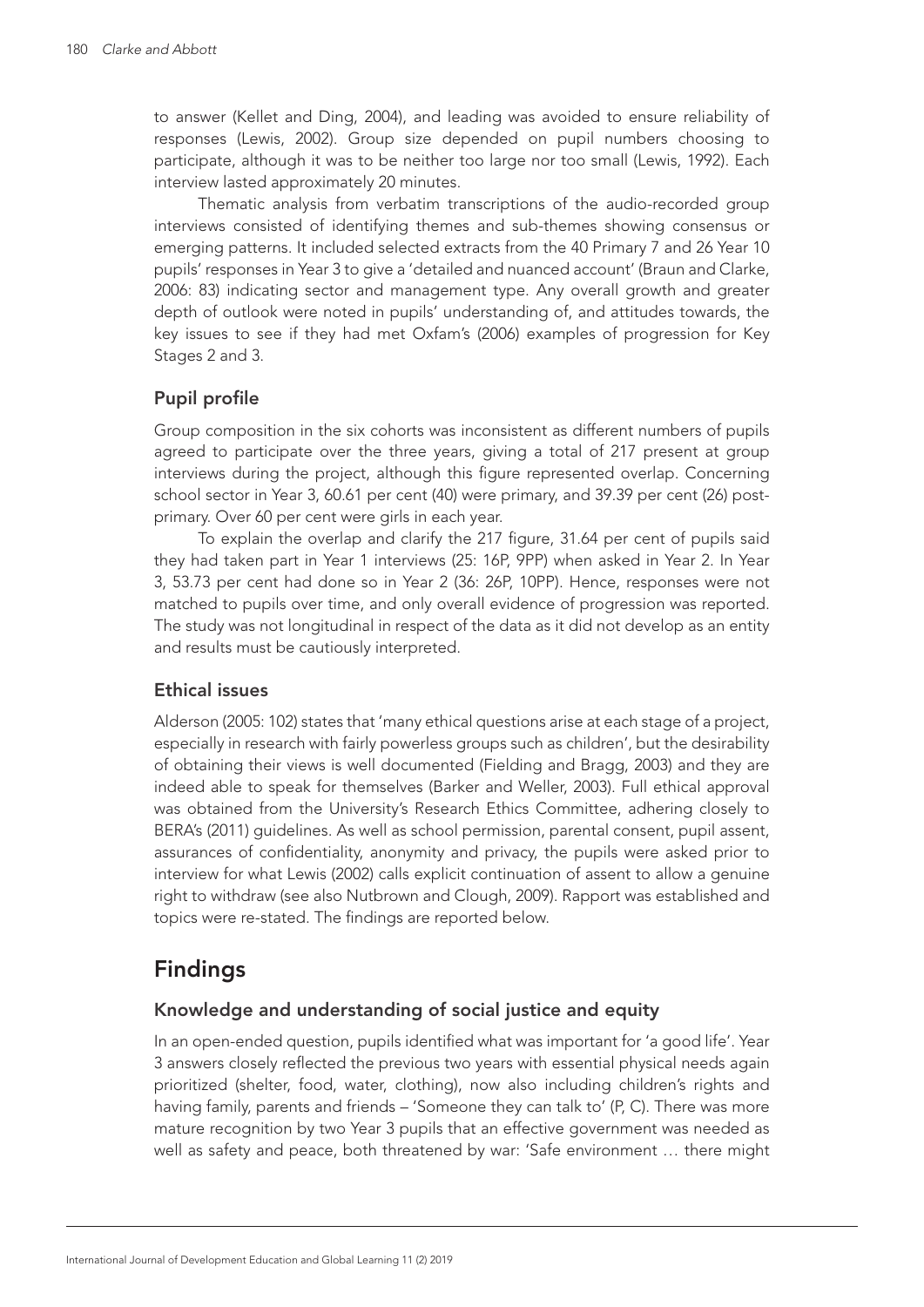be danger like bombs in Syria, so a safe, child-friendly environment' (P, M); 'Just stop looking in the past and look forward' (P, I).

All but two primary pupils agreed that not everyone in Northern Ireland had these essentials – 'Absolutely not' (P, I). Initial reasons were lack of money, but by Year 2 awareness of the repercussions became evident, with homelessness and unemployment the predominant social problems: 'There's loads of homeless people around Belfast and other cities' (P, I); 'People don't have enough money … not enough jobs' (P, M). In Year 3, some primary children gave more insightful reasons for their answers, speaking with concern about extreme poverty having witnessed people begging – 'Not everyone has a home … and they're begging for food and water' (P, C). Some thought unwise spending and substance abuse caused hardship, describing the implications of the latter for children – 'Some children are getting looked after because their parents aren't looking after them. They could be on drugs' (P, M). One child underlined the need for compassion – 'We need to keep social because … a lot of bad things can happen if we're antisocial to humans' (P, I).

Post-primary pupils in Year 3 also revealed growing knowledge about the main causes of poverty close to home and could see the potential damage. For them, it arose principally from substance abuse – 'If they get addicted to drugs, smoking and alcohol and spend all their money' (PP, M) and from unemployment, debt, a disadvantaged family background and a lack of education that could cause 'a ripple effect … then it puts them in a worse situation' (PP, I). Unfairness was exemplified by discrimination, either racial or because of sexual orientation: 'Some people over here might not accept you for being from a different place' (PP, C); 'Maybe a young person comes out … a certain sexuality and their parents might not agree to it, and they might throw the kid out of the house' (PP, C).

Next, the post-primary pupils were asked how people's lives in Northern Ireland could improve, mainly suggesting charity work, fundraising and donating food and clothes. However, they also now saw the wider picture in terms of immediate and longer-term needs, with conviction that the poor and homeless deserved financial aid from the government, help with education, advice on dealing with substance abuse and its repercussions and encouragement to be part of a support group: 'Notice them' (PP, I); 'The government should help out' (PP, M); 'Educate them on different things, like if they're addicted to something that was losing them money, you could help them get off it' (PP, I). They firmly believed they themselves and charities were collectively responsible: 'Give away our clothes and stuff' (PP, M); 'Charity work' (PP, I); 'We can do fundraisers' (PP, I).

As to why not everyone elsewhere in the world had their essential needs met, pupils were emphatic that not everyone elsewhere in the world had their essential needs met. Primary children in Year 2 blamed environmental conditions – *'*Natural disasters, like earthquakes, volcanoes' (P, M) – then in Year 3 went further and pointed to foreign governments failing to give financial aid: 'In some countries, the government takes everything from them' (P, C); '… they can't grow any food and they can either die of starvation or dehydration' (P, M). However, a need was reiterated for charitable support: 'There's a ton of poor countries that are dying right now, such as Africa [sic] … needing charities to try and keep stable' (P, I). All this appeared to indicate a measure of progression in primary pupils' gradually deepening knowledge of global inequality, albeit a continuing charity mentality while acknowledging their own role.

Post-primary pupils also saw the main causes of global poverty as no food or clean water, climate change, drought and natural disasters. By Year 3, they saw no chance of trade relations, fair remuneration or proper working conditions – 'In poor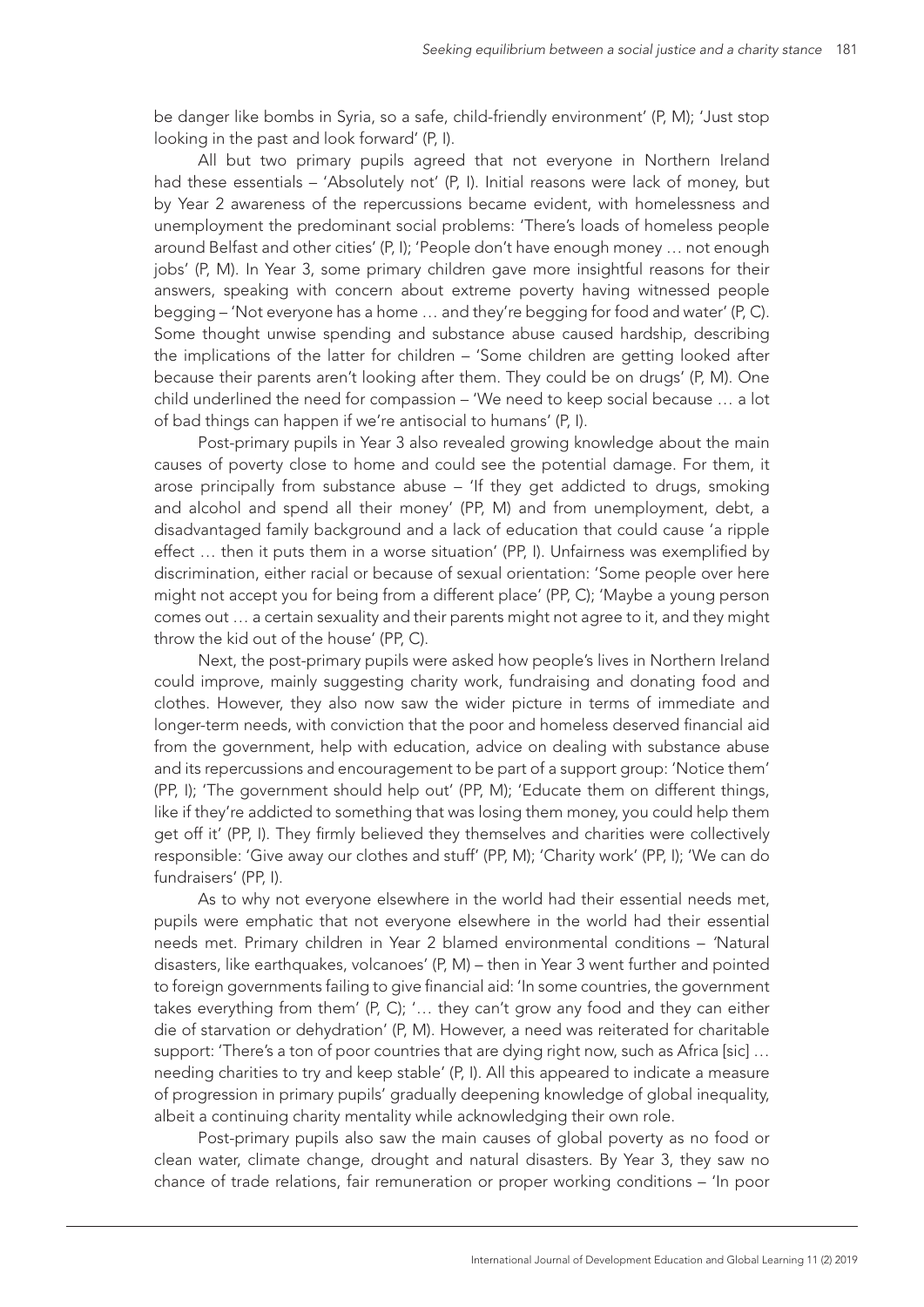countries, they can't have alliance with richer countries because they've nothing to offer to them' (PP, C). Cited again were corrupt governments spending money on war instead of education and charitable donations not reaching their destination. Those in need had no voice, no opportunities and endured exploitation – 'People suffering in a war-based country that hasn't much access to food and water' (PP, M); 'They need education, qualifications' (PP, C); 'Most people can't get jobs and even if they do … the pay isn't good enough' (PP, M).

To remedy this, older pupils declared that the rich should help the poor and be taxed more highly although 'they probably wouldn't be happy about it' (PP, I), resources should reach those in need and there should be better rights for workers. There was increasing understanding of the scale and effect of global poverty, including the risks for the most vulnerable and the obstacles they faced in improving their lives, from environmental conditions outside their control to receiving practical help from governments: 'They don't have food and their governments probably spent it on something they don't really need … bombs and guns' (PP, M); 'You see these adverts and they want you to give money because children are not getting the nutrition they need' (PP, C); 'Some are far too wee and they might not survive' (PP, C).

Primary children saw the main differences in the lives of people with and without the essentials as few life chances for the latter unless donations were forthcoming or a charity intervened. Conversely, those who had everything took it for granted. In Year 2, they painted quite vivid pictures of extreme deprivation and could contrast the lives of those for whom life was fair or unfair, but by Year 3 had a firmer grasp of the harsh realities and spelled out the drastic consequences: 'The people that don't have everything they need … they don't have food, they don't have shelter, they don't have someone to help them and they don't have medication' (P, I); 'All we do is walk to a tap to fill the glass, and some people have to walk miles to get some water that could kill them in the end' (P, M).

The principal effect of poverty in Northern Ireland was said by most postprimary pupils in Year 3 to be poor mental health. This was also raised in Year 2 but now exemplified more fully as depression, a sense of worthlessness and isolation. Homelessness, too, could mean sleeping rough with dire outcomes like ill health or turning to crime. There could be prejudice and unfair suspicion from society:

Sometimes when they're poor … they might be living on the street. Even if they do get money and maybe they don't want to spend it on alcohol and actually do want to help their family, sometimes shopkeepers won't let them in because they think they're going to steal things. They just automatically assume … it's a kind of prejudice … they're viewed a lot differently in society … actually not good. (PP, M)

Hence, all pupils showed believable sensitivity about inequality within and between their own and other societies – 'You take for granted your own bed … heating your house' (PP, C). They could highlight the causes and effects of poverty as well as ways to eradicate it which remained, however, to a great extent conditional upon charity work and fundraising. Nevertheless, they had begun to define their own role as local and global citizens.

#### Skills, attitudes and dispositions related to social justice and equity

There was almost complete consensus in both phases about the unfairness of the stark contrasts between the very rich and the very poor. Pupils readily typified the former: 'They're not using [their wealth] for major problems in other countries. They just end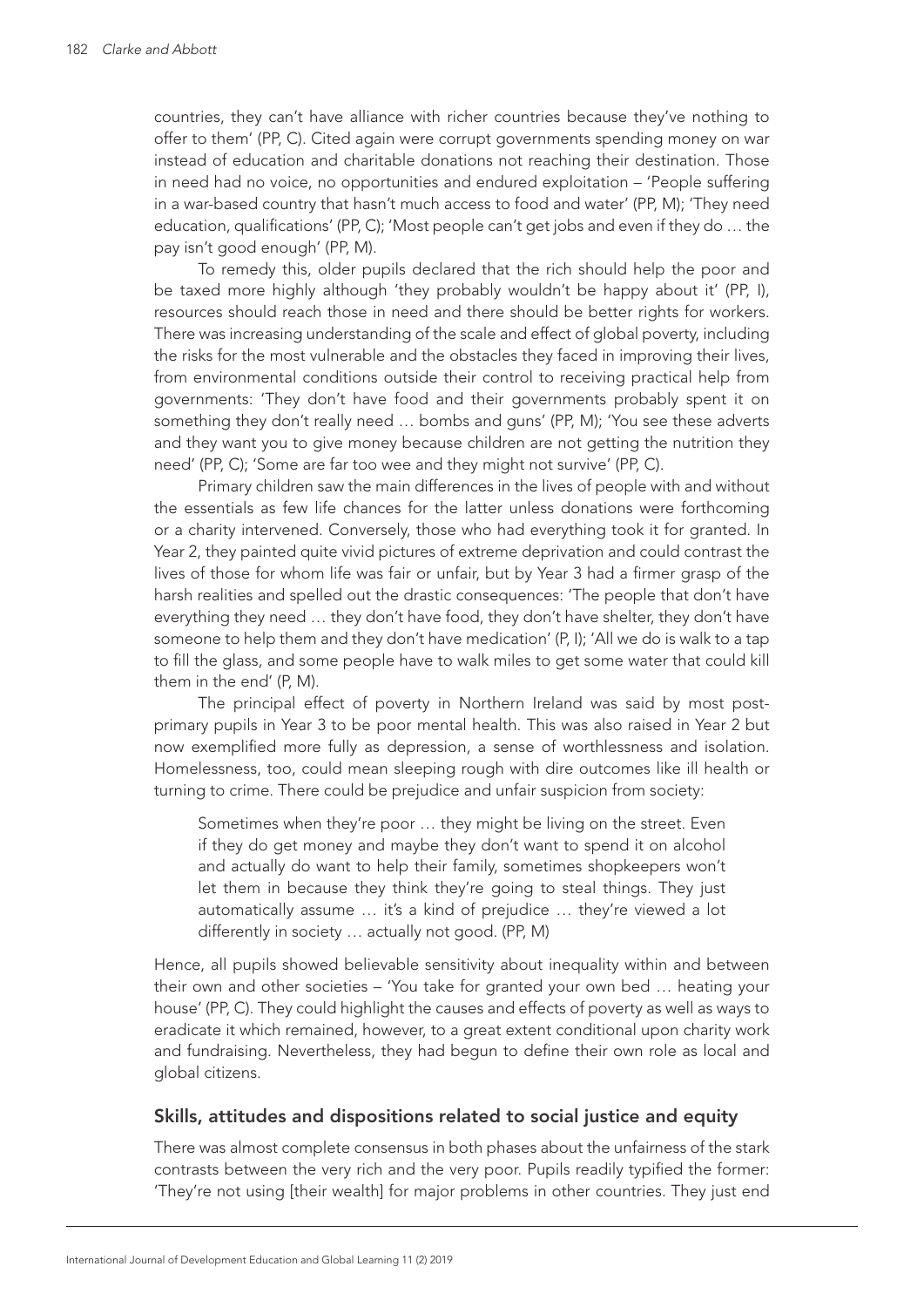up spending it on cars [and] clothes' (PP, C); 'Definitely not fair on people who don't even get the chance to get an education or healthcare' (PP, I). Just two post-primary pupils argued that if people had worked for their money, they deserved it.

Concerning pupils' attitudes towards inequity in Years 1 and 2, these were entirely negative. Sadness predominated, although anger (annoyance, disgust, irritation) emerged in Year 2 and became the largest single category by Year 3, almost equalling all other negative emotions combined (feeling bad, horrible, guilty, sorry, greedy, selfish, uncomfortable, 'sick to the stomach'): 'Puzzled and angry' (P, M); 'A bit powerless because there's so much war and it takes over everything' (P, M). There was increasing concern for others over the three years and the capacity to make articulate, sometimes graphic, comments with clear motivation to help – 'If I had a million pounds to spend and there were two homeless people, I'd give both of them £250,000 each, just to kickstart them, and I would give to charity' (P, I):

It's disgusting what rich people do to homeless people … This guy was caught on video, a rich teenager and he saw this homeless guy with a sign saying, 'Please help, my daughter is about to die of hunger', and do you know what he did? He walked over and said, 'Filthy homeless man, and spat in his face'. (P, I)

Post-primary views were similar, often focusing on the need for a more proactive stance: 'There's more that people can do to help others' (PP, M); 'It makes me angry because it's been happening for years and we haven't fixed it yet' (PP, C); 'We're in the top half of the richest countries, and we're not doing enough about making it more fair' (PP, I).

Pupils in both phases had tried to make the world fairer, almost exclusively through charitable actions within and beyond school: 'Fundraising in school, like sponsored walks, petitions and bun sales, but also outside school' (PP, I); 'In the shop I would see if there's one of those wee cans for charity and give them my spare change' (P, M); 'I am from a different country … I give money to the school and we done [sic] a [charity] collection' (P, I); 'Outside school I'm in a youth club. You go and help the homeless, like, feed them and … talk to them' (PP, M). They could also recognize the purpose of fundraising: 'Our school raised money to get a little boy in Africa into school and get him an education' (PP, C); 'Give money to charities so they can build a water pump' (PP, C).

The influence of family was also very apparent. The families of two pupils had, respectively, adopted a child in a Third World country and signed the petition for Amnesty International 'to help people in countries who need it' (PP, I). However, two primary pupils stated that they had not helped because their parents did not give to charity, one expressing regret: 'I'm sad to say this, but no, because my parents never, ever let me give to charities. I don't know why' (P, I).

Having helped the less fortunate, locally and sometimes globally, pupils' feelings were highly positive, happy or proud in almost equal measure: 'Happy for doing it, but disgusted that millions wouldn't care' (P, I); 'There's still a lot more that we and other people could do to help' (PP, I). Some felt like 'nicer people': 'It makes you feel good about yourself because you're helping lots of people you don't know' (PP, M), although one primary child said giving was not to make oneself feel better. A few felt helpless or sorry, causing them to 'think about helping others' (P, M). For a fairer world, pupils in both sectors again fluently stressed the need for governments to provide more accessible homeless shelters, enlist more volunteers to build houses, hospitals and schools in poorer countries and train staff to work in them, to sustain the environment and to make the very rich more aware of the importance of giving.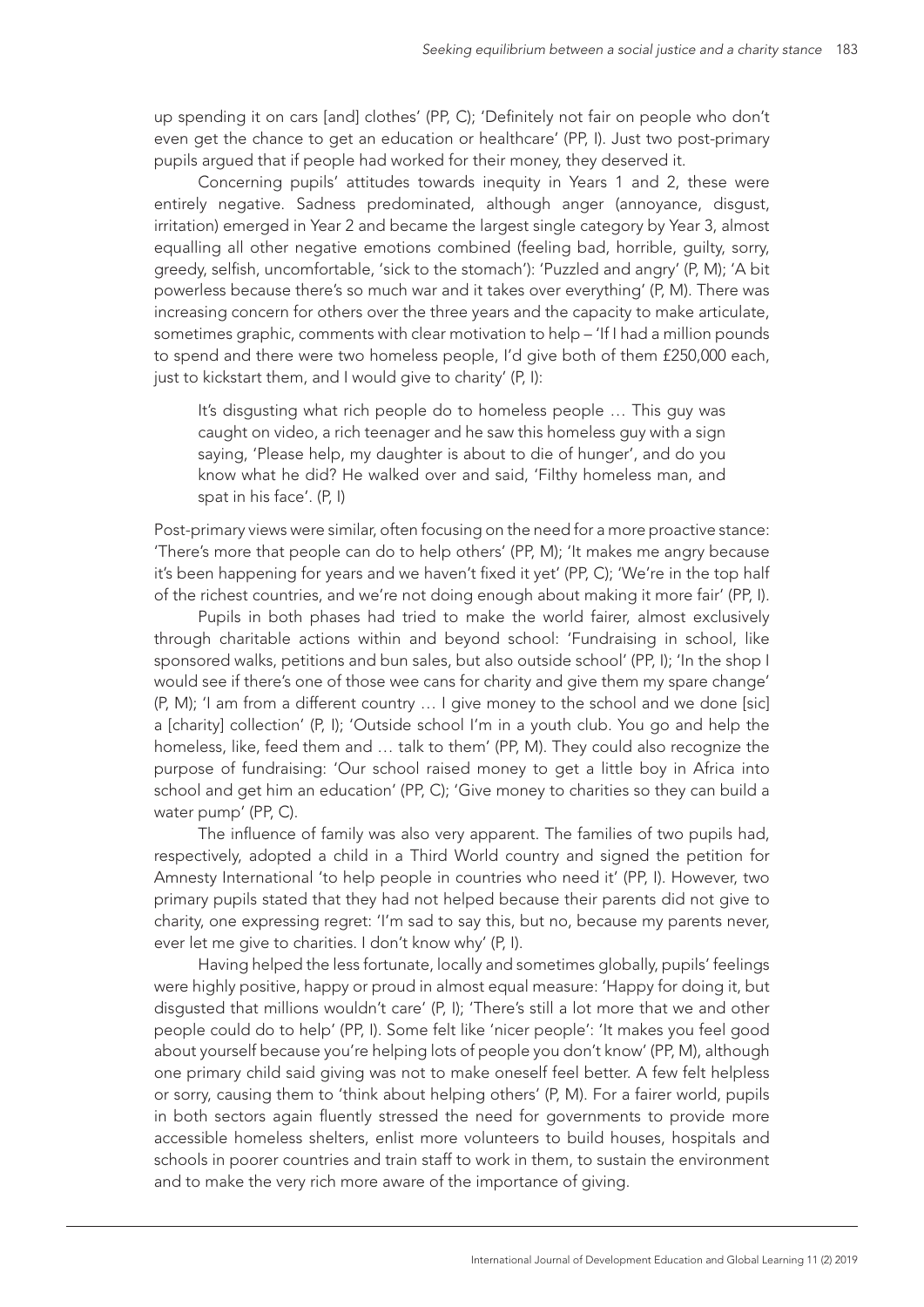Overall by Year 3, concerning skills, attitudes and dispositions, while partly resembling Year 2 findings, pupils seemed more insightful, demonstrated empathy (a genuine connection), compassion and a nascent sense of responsibility towards those in need locally and globally, and the beginnings of a social justice mentality. They recognized unfairness well beyond classroom and school level, and began to challenge events and attitudes perpetuating it. Primary children could understand injustice and proposed logical reasons to eradicate it, feeling proud of their own actions. Similarly, post-primary pupils were sensitive to the plight of others, one perceptively acknowledging the limited effect of financial help, a stance more reflective of a social justice mentality – 'I've done some stuff, like given to charity in school, but I haven't done anything that is really, really going to impact on their lives' (PP, M).

#### Knowledge and understanding of power and governance

In all three years, most pupils saw it as everyone's responsibility to make the world fairer, demonstrating the emergence of a social conscience and believing that charities, the media, governments and retailers had a role. Charities could use formal education as a vehicle (workshops), donate basic needs to the homeless, divide resources fairly, arrange fundraisers and raise awareness through television appeals. The media should show where help was most needed and how to give it, and almost shock the public – '[They] should give the truth … it's absolutely horrible, disgusting that people don't have as much as us ... I think that gets the point around more' (P, C). Television channels should focus on charities and what is important – 'Take a bit of that gossip time' (P, I). Governments could help financially, reduce taxes and not spend money on war, 'things like guns, bombs, ammo' (PP, M). Supermarkets and shops could donate goods to the poor, support Fair Trade products and ensure their workers are treated fairly.

Thus, while pupils in Years 2 and 3 proposed broadly similar measures to be taken by different bodies, those in Year 3 offered numerous other suggestions, a few shown above. As elsewhere, they now appeared better informed about efforts to help. Concern for achieving a fairer, more sustainable world were evident and, for themselves, a continuing emphasis on doing and giving.

#### Awareness of global learning

Most pupils learned about world events from various sources. For primary children in Year 3, it was through television news, parents and friends, just one child referring to school as a source. Post-primary pupils, however, specified school subjects, mainly geography and religious education (RE), some mentioning learning for life and work (LLW) and dance, just one going further – 'There was a time where all our subjects were doing something with poverty' (PP, M)*.* Special assemblies and school events (both charity-related) were cited, with comparable mention of social media (largely post-primary pupils), the newspapers and TV advertisements (both sectors): 'News, Internet, friends, family, strangers on the street, everywhere in the world there's a TV or a radio, and you're going to hear something that you don't necessarily want to hear' (P, I); 'YouTube and Facebook' (PP, M).

Finally, in Year 3 work for primary pupils on global inequality was through thematic units and topics, learning about the purpose of fundraising events – 'We had Fair Trade day or week and a coffee morning' (P, C). By Year 3, such links were through the study of novels which had clearly affected their perceptions of poverty and its consequences past and present – 'We did lots on workhouses and diseases, and what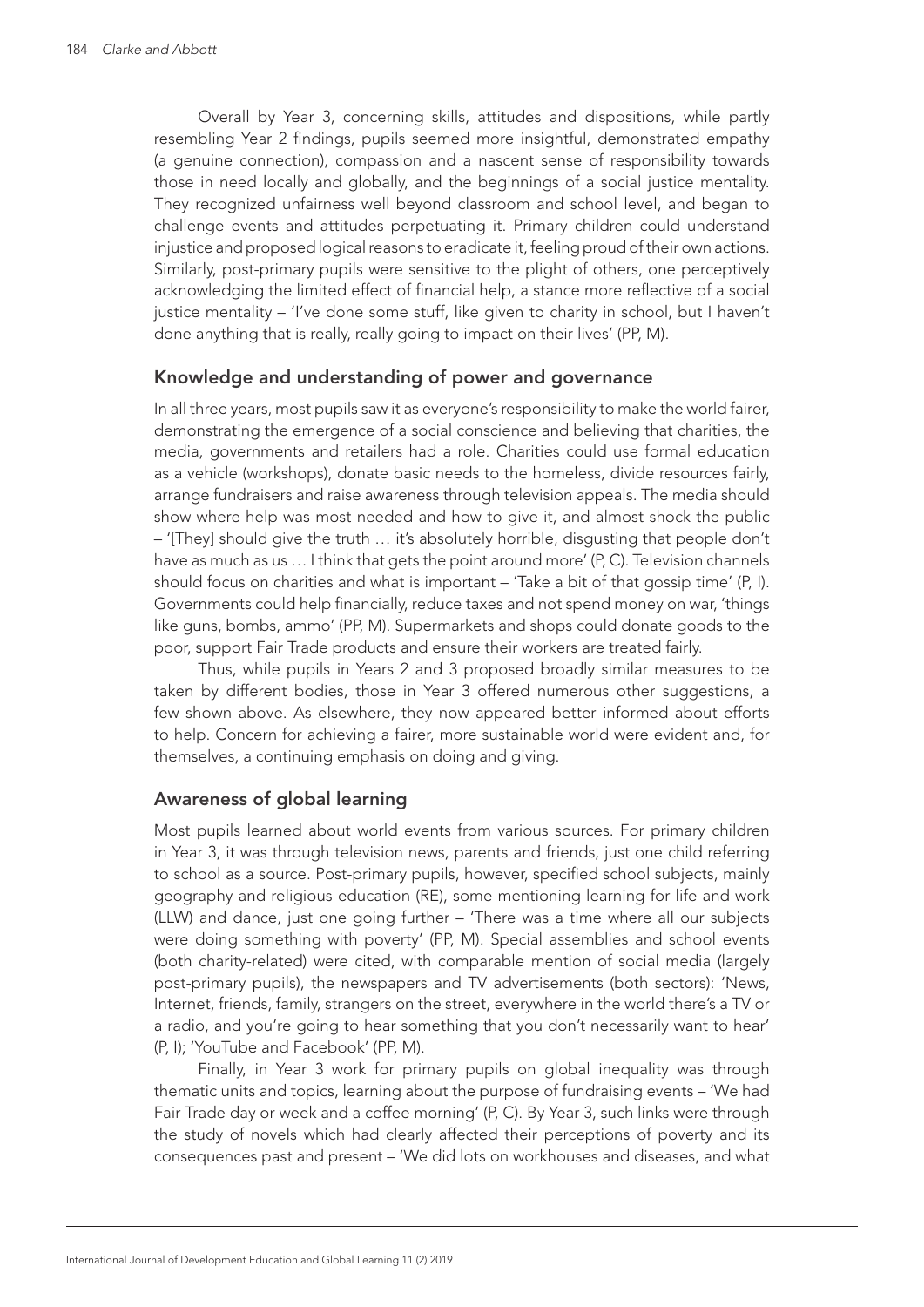it was like in Victorian times, but then we learned that diseases are still going about in Africa today' (P, M).

Recent post-primary learning about global learning, however, was again subjectbased centring on geography, for example work on sustainability and saving resources. Most understood serious global problems as they affected the most vulnerable who had no rights, especially the young 'like what happens in India and we watched a programme [that] showed you a factory where girls were working. They were getting abuse and bad working conditions' (PP, M); 'In LLW, we did a topic on street children which I found worried me the most because it was talking about children, whereas in geography it was mostly like you were seeing older people that were poor' (PP, M).

Some suggestions were made for possible short- and longer-term solutions, showing pupils' capacity to look beyond the here and now: 'In geography we learned about help we can give to these countries like long-term aid and short-term aid like Live Aid, Children in Need' (PP, M); 'Long term would be factories and training people and setting up schools. Short term would be for clothes and tents and stuff' (PP, C).

### **Discussion**

Pupils showed convincing sensitivity about inequality within and between their own and other societies and identified the causes and outcomes of poverty in addition to the complex, long-term challenges hindering its eradication. Although still predominantly proposing charity work and fundraising, they began to exhibit a fledgling understanding of social justice.

After three years their views and dispositions, while resembling earlier findings, were more insightful and critical, seeming to demonstrate empathy, compassion and an incipient sense of responsibility towards those in need worldwide – 'the capacity to identify with others' (Khazem, 2018: 131). In their rudimentary way, they had begun to challenge events perpetuating unfairness, and were proud of their efforts to help. Perceptively, one primary child emphasized that it was not about making oneself feel better (Bryan and Bracken, 2011), and a post-primary pupil referred to the limited effect of financial help to those in need through a charity stance alone, again a viewpoint more reflective of an early social justice mentality.

While Years 2 and 3 pupils proposed similar measures to be taken by different bodies, with the role of charities, governments, the media and retailers threaded throughout the data, Year 3 pupils offered more ideas, appearing better informed and more persuaded about the need for global fairness. There remained a continuing, collective drive to do and to give through relatable, tangible activities.

Wider understanding of the implications of world problems seemed evident in Year 3, with greater emphasis on potential outcomes and awareness of shortand longer-term solutions, all characteristic of increased knowledge and deeper thought. Pupils in all six schools learned about global learning through thematic units, discrete subjects and charitable events within and beyond school, all instigated and implemented by teachers with their noted influence on children (Gorard, 2011; Worden and Smith, 2017). However, there were numerous outside sources – families, friends, social media – and the part played by celebrities (Lim and Moufahim, 2015), mostly charity-related. Hunt (2012: 19) warns that 'direct causal links of the impact of global learning on children might be difficult to gauge as [they] have a range of influences, many external to school', a particular challenge for teachers. Additionally, these impacts may only emerge over time (Tanswell, 2011).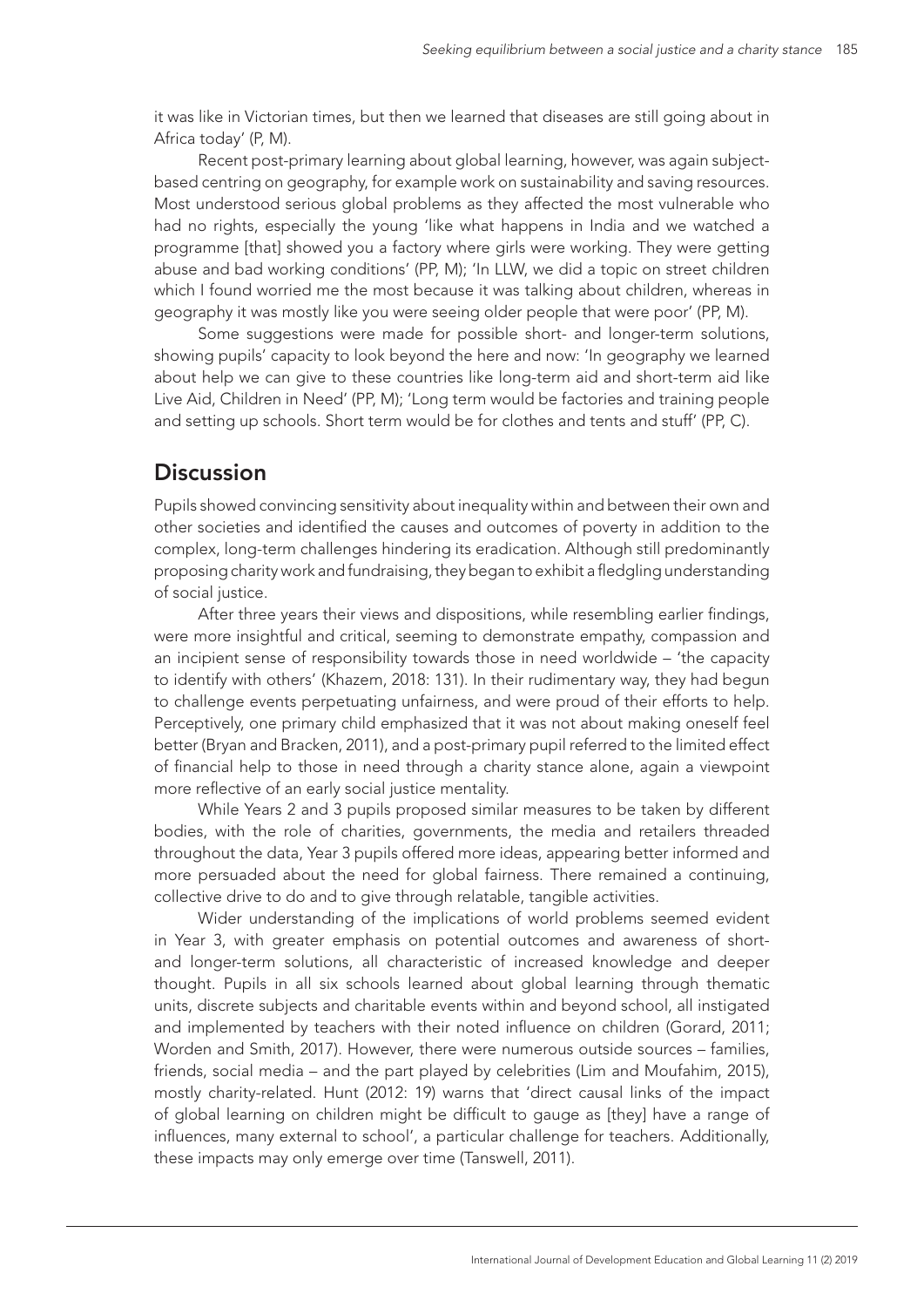An optimistic assessment might be that there remains an imbalance between a social justice and a charity mentality. Although a charity stance is often a starting point (Bourn, 2014), Simpson (2017: 92) emphasizes that 'values should be challenged and questioned, perhaps unlearnt and reformed, and that this critical reflective process is ongoing'. The importance of pupils developing a critical lens on global learning remains crucial. Genuine, gradual progress can be made as continued efforts by schools and teachers enable children and young people to widen their 'circle of concern', to use Kofi Annan's term, and 'be able to embrace the fate of distant peoples' (UN, 2002).

### **Conclusions**

This article provides a window into the difficulties for teachers and the GLP team as they deliver training for educators, but writ large throughout the pupils' views is evidence of their keenly felt desire to understand and, particularly, to help.

The key hurdles for global learning in Northern Ireland schools are both practical – finding space in a crowded curriculum (see also Ferguson-Patrick *et al*., 2018), and professional – building genuine teacher expertise, criticality, enthusiasm, personal ownership and professional leadership, which must underpin all global learning teaching if such complex learning is to be effective. This echoes Simpson (2017: 93) who cautions that 'it might be agreed that we cannot approach the subject of injustice too lightly nor employ emotive reactors to engage in the issue', going on to suggest that 'we need, instead, a keener approach to engage learners' skills and to empower and enable educators to think critically both professionally and personally'.

Potentially, global learning providers might offer an ongoing online forum for teachers and cluster groups could be formed at the schools' discretion to share ideas and positive outcomes, an approach concomitant with the Department of Education's *Strategy for Teacher Professional Learning* (DENI, 2015), while continued efforts by teachers in classrooms would cascade and embed the global dimension. Although the sustainability of short-term projects is challenging, especially where the statutory curriculum does not use global learning parlance, there is always a place for global learning within academic subjects, notably geography.

It seems that both a charitable disposition and a social justice orientation (of varying levels of complexity) already coexist in pupils' minds and lives at an almost visceral level, judging by their heartfelt, thoughtful words. This powerful crossfertilization will need careful nurture to be sustained in the face of the challenges that are increasingly prevalent within a globalized world even on this fragment of an island.

### Notes on contributors

Linda Clarke was born in Brooklyn, New York, moving to Northern Ireland in early childhood. She qualified as a teacher in 1983 and was a geography teacher and Head of Department for 15 years. She was appointed as Lecturer in Education at Ulster University in 2001 and served as Head of the School of Education at Ulster from 2009 to 2013. Linda's key research interests lie in teacher education and pedagogical practice, particularly around both education technology and global learning. She is currently Research Director for Education at Ulster and is a member of the Research Excellence Framework (REF) 2021 Sub-Panel for Education.

Lesley Abbott is Honorary Fellow of Ulster University and Educational Research Consultant, previously working as a research fellow at Ulster, including in the UNESCO Centre. She was awarded the Brian Simon Educational Research Fellowship in 2006–7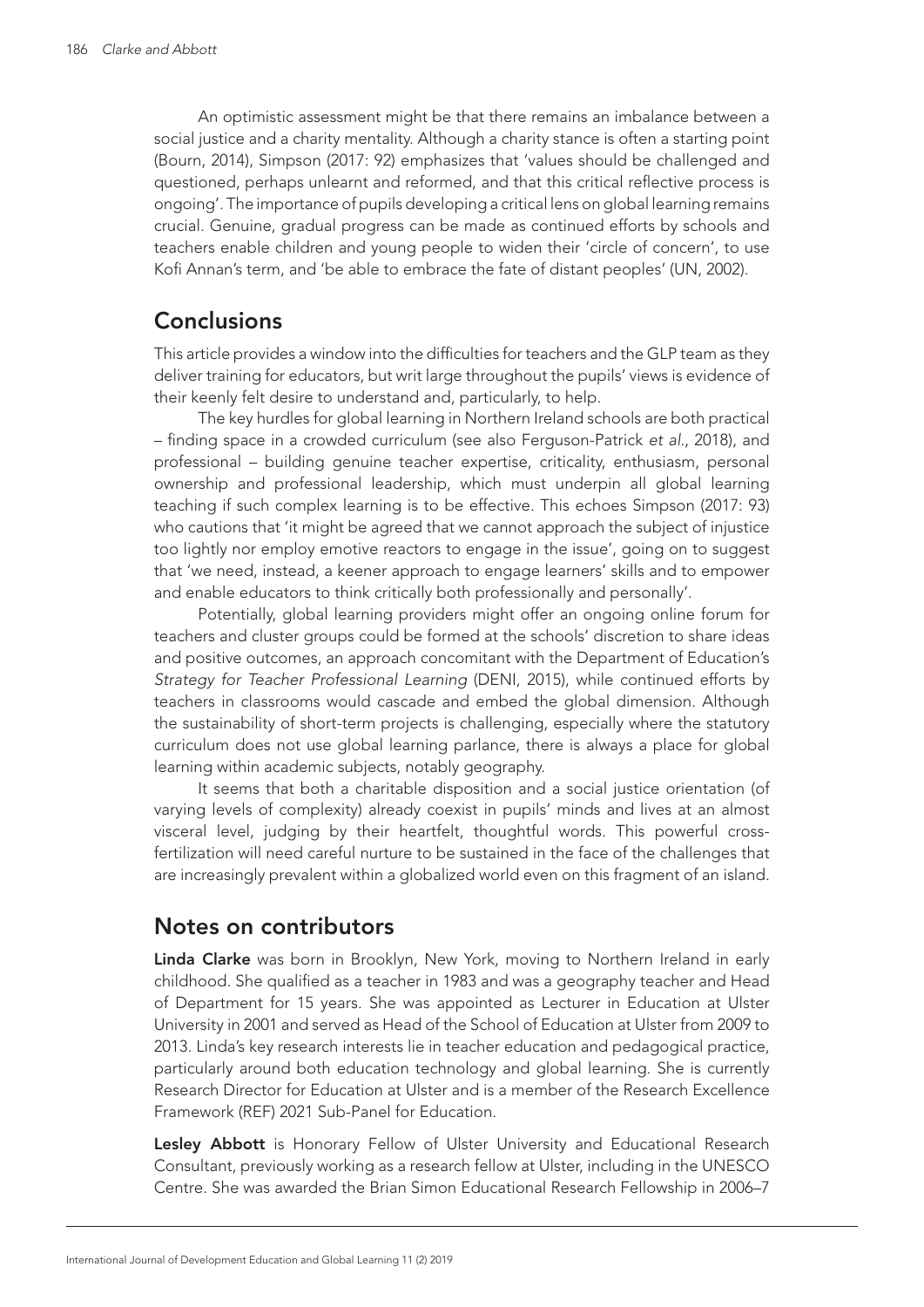by the British Educational Research Association. Her research interests include inclusive education; Northern Ireland integrated schools; children's use of tablet technology; teacher education and the needs of student teachers; and the professional needs of learning support assistants.

### References

- Alderson, P. (2005) 'Ethics'. In Fraser, S., Lewis, V., Ding, S., Kellett, M. and Robinson, C. (eds) *Doing Research with Children and Young People*. London: SAGE Publications, 97–112.
- Barker, J. and Weller, S. (2003) '"Is it fun?": Developing children centred research methods'. *International Journal of Sociology and Social Policy*, 23 (1–2), 33–58.
- BERA (British Educational Research Association) (2011) *Ethical Guidelines for Educational Research*. London: British Educational Research Association.
- Bourn, D. (2014) *The Theory and Practice of Global Learning* (DERC Research Paper 11 for the Global Learning Programme). London: Development Education Research Centre.
- Braun, V. and Clarke, V. (2006) 'Using thematic analysis in psychology'. *[Qualitative Research in](http://www.ingentaconnect.com/content/external-references?article=1478-0887()3:2L.77[aid=8530443]) Psychology*[, 3 \(2\), 77–101.](http://www.ingentaconnect.com/content/external-references?article=1478-0887()3:2L.77[aid=8530443])
- Bryan, A. and Bracken, M. (2011) *Learning to Read the World? Teaching and learning about global citizenship and international development in post-primary schools*. Dublin: Irish Aid.
- Bryan, A., Clarke, M. and Drudy, S. (2009) 'A study of student teachers' perspectives on social justice and development education'. Online. [www.ubuntu.ie/media/bryan-clarke-drudy-2009.pdf](http://www.ubuntu.ie/media/bryan-clarke-drudy-2009.pdf)  (accessed 20 May 2019).
- Burke Johnson, R. and Onwuegbuzie, A.J. (2004) 'Mixed methods research: A research paradigm whose time has come'. *[Educational Researcher](http://www.ingentaconnect.com/content/external-references?article=0013-189X()33:7L.14[aid=6957650])*, 33 (7), 14–26.
- CCEA (Council for the Curriculum, Examinations and Assessment) (2007a) *The Northern Ireland Curriculum: Primary.* Belfast: Council for the Curriculum, Examinations and Assessment.
- CCEA (Council for the Curriculum, Examinations and Assessment) (2007b) *The Statutory Curriculum at Key Stage 3. Rationale and Detail*. Belfast: Council for the Curriculum, Examinations and Assessment.
- CGE (Centre for Global Education) (2018) *Research into the Impact of the Global Learning Programme in Northern Ireland 2015–2017*. Belfast: Centre for Global Education.
- Clarke, L. and Abbott, L. (2016) 'Young pupils', their teacher's and classroom assistants' experiences of iPads in a Northern Ireland school: "Four and five years old, who would have thought they could do that?"'. *British Journal of [Educational Technology](http://www.ingentaconnect.com/content/external-references?article=0007-1013()47:6L.1051[aid=11276187])*, 47 (6), 1051–64.
- Cohen, L., Manion, L. and Morrison, K. (2007) *Research Methods in Education*. 6th ed. London: Routledge.
- Darnton, A. and Kirk, M. (2011) *Finding Frames: New ways to engage the UK public in global poverty*. London: Bond.
- DENI (Department of Education Northern Ireland) (2015) *Learning Leaders: A strategy for teacher professional learning*. Bangor: Department of Education Northern Ireland.
- Denscombe, M. (2008) 'Communities of practice: A research paradigm for the mixed methods approach'. *Journal of Mixed Methods Research*, 2 (3), 270–83.
- DfES (Department for Education and Skills) (2005) *Putting the World into World-Class Education: An international strategy for education, skills and children's services*. Nottingham: Department for Education and Skills.
- Europe-wide Global Education Congress (2002) 'Maastricht Global Education Declaration'. Online. https://rm.coe.int/168070e540 (accessed 8 February 2019).
- Ferguson-Patrick, K., Reynolds, R. and Macqueen, S. (2018) 'Integrating curriculum: A case study of teaching global education'. *European Journal of Teacher Education*, 41 (2), 187–201.
- Fielding, M. and Bragg, S. (2003) *Students as Researchers: Making a difference*. Cambridge: Pearson Publishing.
- Freire, P. (1996) *Pedagogy of the Oppressed*. Trans. Ramos, M.B. London: Penguin Books.
- Gorard, S. (2011) 'The potential determinants of young people's sense of justice: An international study'. *[British Journal of Sociology of Education](http://www.ingentaconnect.com/content/external-references?article=0142-5692()32:1L.35[aid=11276184])*, 32 (1), 35–52.
- Hackman, H.W. (2005) 'Five essential components for social justice education'. *Equity and Excellence in Education*, 38 (2), 103–9.
- Hopkin, J. (2018) *Geography and Global Learning: A national research report by the Geographical Association*. Sheffield: Geographical Association. Online. https://tinyurl.com/y54sgwjh (accessed 17 August 2019).